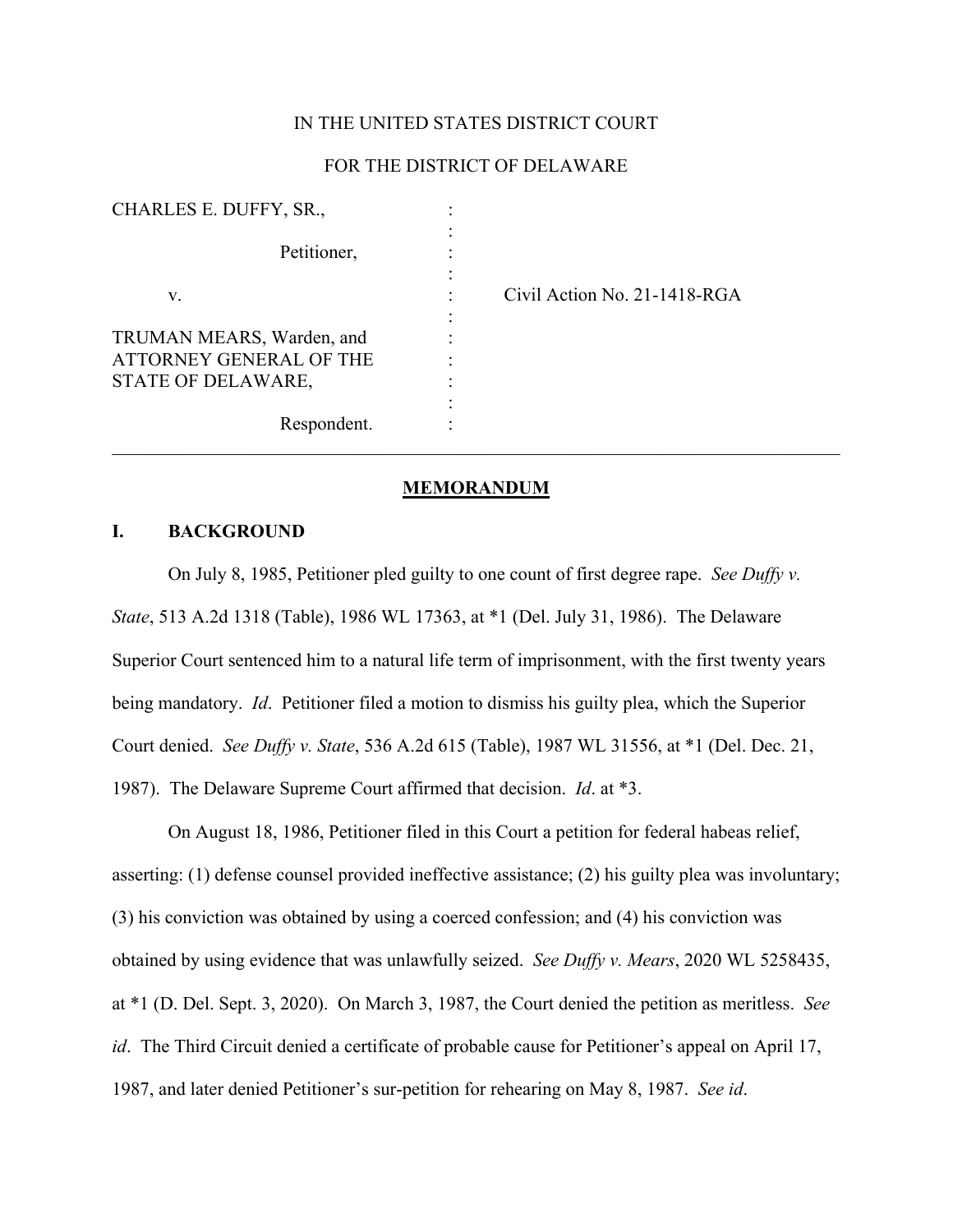Thereafter, Petitioner filed numerous unsuccessful postconviction motions in the Delaware state courts. *See, e.g., Duffy v. State*, 53 A.3d 301 (Table), 2012 WL 4019037, at \*1 (Del. Sept. 12, 2012). Petitioner filed another federal habeas petition in April 2019, which asserted the following five grounds for relief: (1) his natural life sentence is unconstitutional and illegal, and constitutes cruel and unusual punishment; (2) defense counsel provided ineffective assistance during the original criminal proceeding; (3) his guilty plea was coerced and involuntary; (4) he was erroneously informed that he was being sentenced to a life sentence defined as a fixed 45 years with the first 20 years mandatory, not natural life; and (5) legislation passed by the Delaware General Assembly in 2016 amending 11 Del. Code § 4214, along with the decision in *Rauf v. State*, 145 A.3d 430 (Del. 2016), supports his argument that his natural life sentence is unconstitutional, and he should be sentenced to time-served. *See Duffy*, 2020 WL 5258435, at \*2. The Court dismissed Petitioner's 2019 as second or successive and, alternatively, as time-barred. *See id.* at \*2-5.

In October 2021, Petitioner filed the habeas Petition presently pending before the Court, asking the Court to sentence him to "time served" for his 1985 Delaware conviction for rape. (D.I. 1 at 1) He contends that his 37-year-old sentence for natural life is unconstitutional because it constitutes a capital sentence for a non-capital offense (D.I. 3 at 5), and he argues that the Delaware Supreme Court erroneously denied his petition for writ of certiorari that challenged his life sentence for his 1985 rape conviction on the same ground*. See Matter of Duffy*, 251 A.3d 661 (Table), 2021 WL 1733296, at \*1-2 (Del. Apr. 30, 2021).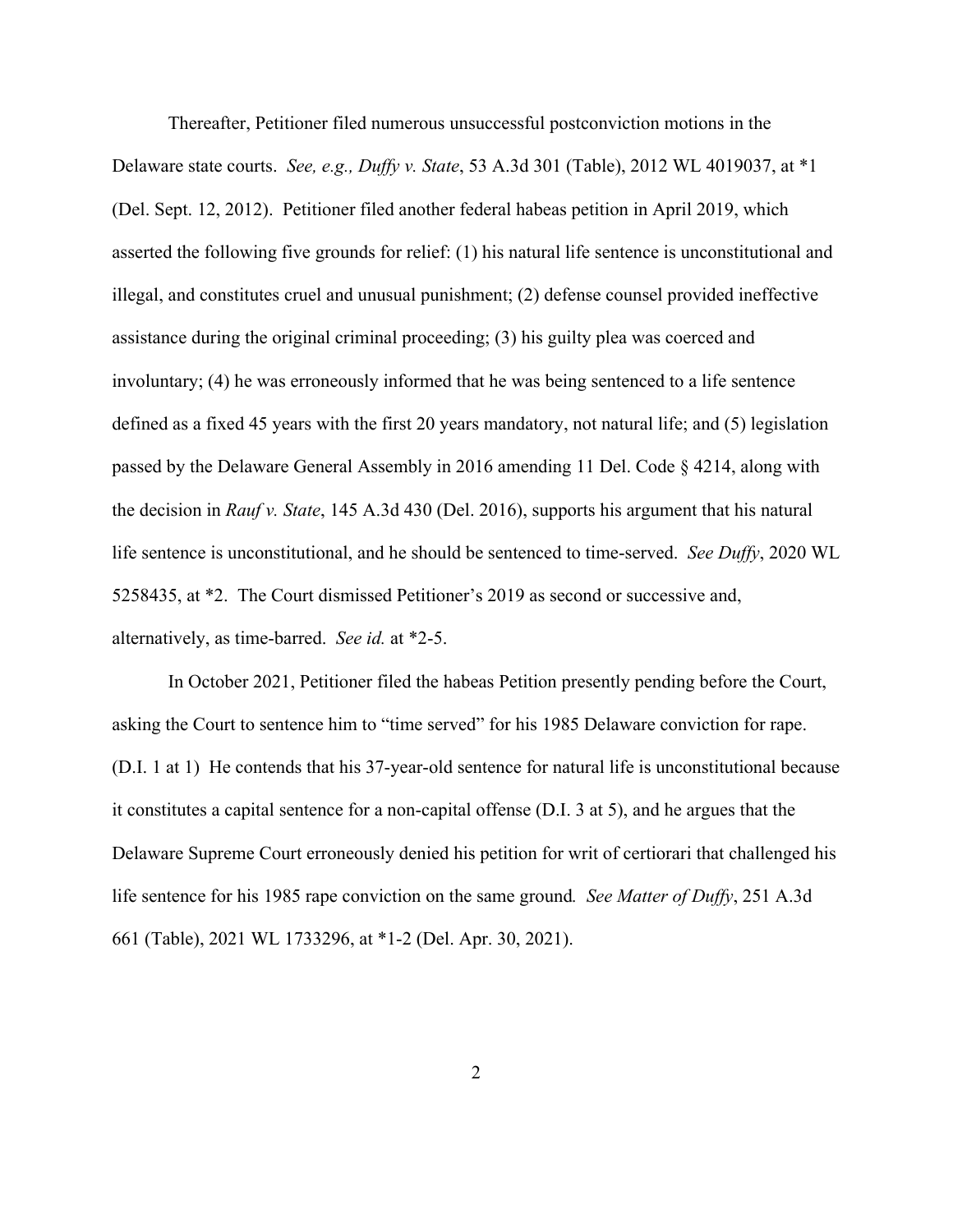### **II. LEGAL STANDARDS**

Pursuant to 28 U.S.C.  $\S$  2244(b)(3)(A), a petitioner must seek authorization from the appropriate court of appeals before filing a second or successive habeas petition in a district court. *See Burton v. Stewart*, 549 U.S. 147, 152 (2007); Rule 9, 28 U.S.C. foll. § 2254. A petition for habeas relief is not considered to be "second or successive simply because it follows an earlier federal petition." *Benchoff v. Colleran*, 404 F.3d 812, 817 (3d Cir. 2005). Rather, a habeas petition is classified as second or successive within the meaning of 28 U.S.C. § 2244 if a prior petition has been decided on the merits, the prior and new petitions challenge the same conviction, and the new petition asserts a claim that was, or could have been, raised in a prior habeas petition. *See Benchoff,* 404 F.3d at 817; *In re Olabode*, 325 F.3d 166, 169-73 (3d Cir. 2003). If a habeas petitioner erroneously files a second or successive habeas petition "in a district court without the permission of a court of appeals, the district court's only option is to dismiss the petition or transfer it to the court of appeals pursuant to 28 U.S.C. § 1631." *Robinson v. Johnson*, 313 F.3d 128, 139 (3d Cir. 2002).

#### **III. DISCUSSION**

The record in this case reveals that Petitioner's first federal habeas petition was settled on the merits, the instant Petition challenges the same 1985 conviction that was challenged in his first petition, and Petitioner's current argument that his "natural life" sentence is unconstitutional could have been asserted in his first petition. *See Benchoff*, 404 F.3d at 817-18. As a result, the Court concludes that the instant Petition constitutes a second or successive habeas petition under 28 U.S.C. § 2244.